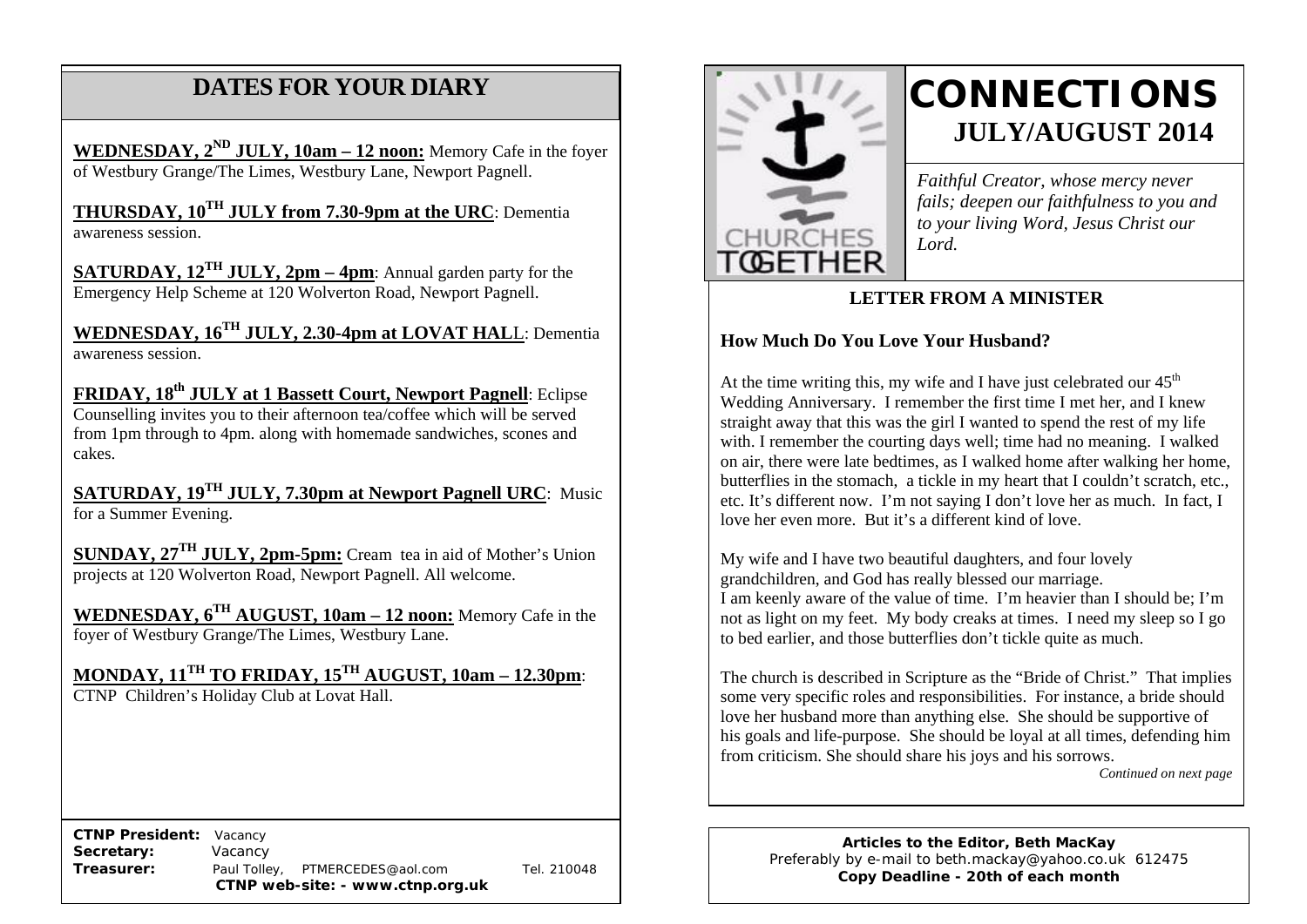## **HOLIDAY CLUB 11th – 15th August 2014**

It's almost time for the long awaited Holiday Club! Completed registrations as at  $30<sup>th</sup>$  June had reached 120. Our upper limit is 150 so there's still room for a few latecomers. The Bible content centres on the life of Peter.

Thanks to those of you who have volunteered to help. You'll be in good company. In the midst of serving the children, the team have a lot of fun. It's great to work together. At the end of the week you will have made new friends!



We ask all our church friends to remember us in your prayers in the weeks leading up to the Holiday Club and pray that God would bless our work with these young people from our town.

## **www.newportpagnellholidayclub.co.uk**



# Tenth Anniversary Canpaign!\*

It is MK Food Banks' 10th Anniversary!! They would like to thank the church for its support in helping them ensure no adult or child goes to bed hungry in Milton Keynes. To mark the anniversary the charity are asking supporters to write their message on a tin and donate it to The Food Bank. They are currently very low on in-coming donations, particularly tinned vegetables, jam and long life milk. Please visit mkfoodbank.org.uk for more information!

*\*[Note from editor to the eagle-eyed among you: this is not a typo...]*

#### **Continued from front cover**

She should be faithful to him at all times, and listen to what he wants and do it. She should keep the temple of her body healthy, and keep vows made to him. She should bear him children. Is the Bridegroom happy with his Bride?

I do have the privilege of visiting a number of churches, and become very saddened by the falling numbers of the congregations. One very large church south of Bedford, which several years ago had regular congregations in excess of 100, is now closing, as the regular congregation is down to 3.

And yet, have you ever noticed that new people fall in love with the church, often at first sight? I do remember a couple who attended my church, who discovered us by accident and asked, "Where have you been all my life?" I could almost hear those "sour grapes" thinking, "What's the matter with them? When they find out what we are really like, they won't be so exuberant!"

The problem is that many of us have never had the joy of discovering the church for the first time. We were carried in as babes, dragged in as toddlers, or pushed in as teenagers.

We should, of course, be asking, "What do they see in us that we don't see for ourselves?" If we discovered the answer to that question, maybe we'd fall in love with the church – perhaps for the first time. Who knows what might happen then!

*"And we know that in all things God works for the good of those who love Him, who have been called according to His purpose. (Romans 8:28)*

Stuart Grant Chaplain The Limes MHA

## **MUSIC FOR A SUMMER EVENING**

Saturday 19<sup>th</sup> July, 7.30pm in the United Reformed Church. Horizon Ensemble ( Geoff Colmer on Bassoon, Katie Cannell on clarinet, Mary Coates on piano) will be playing a selection of light classical music from Mozart to Gershwin and Finzi to Joplin. Donations on the night go to the Mead Centre redevelopment.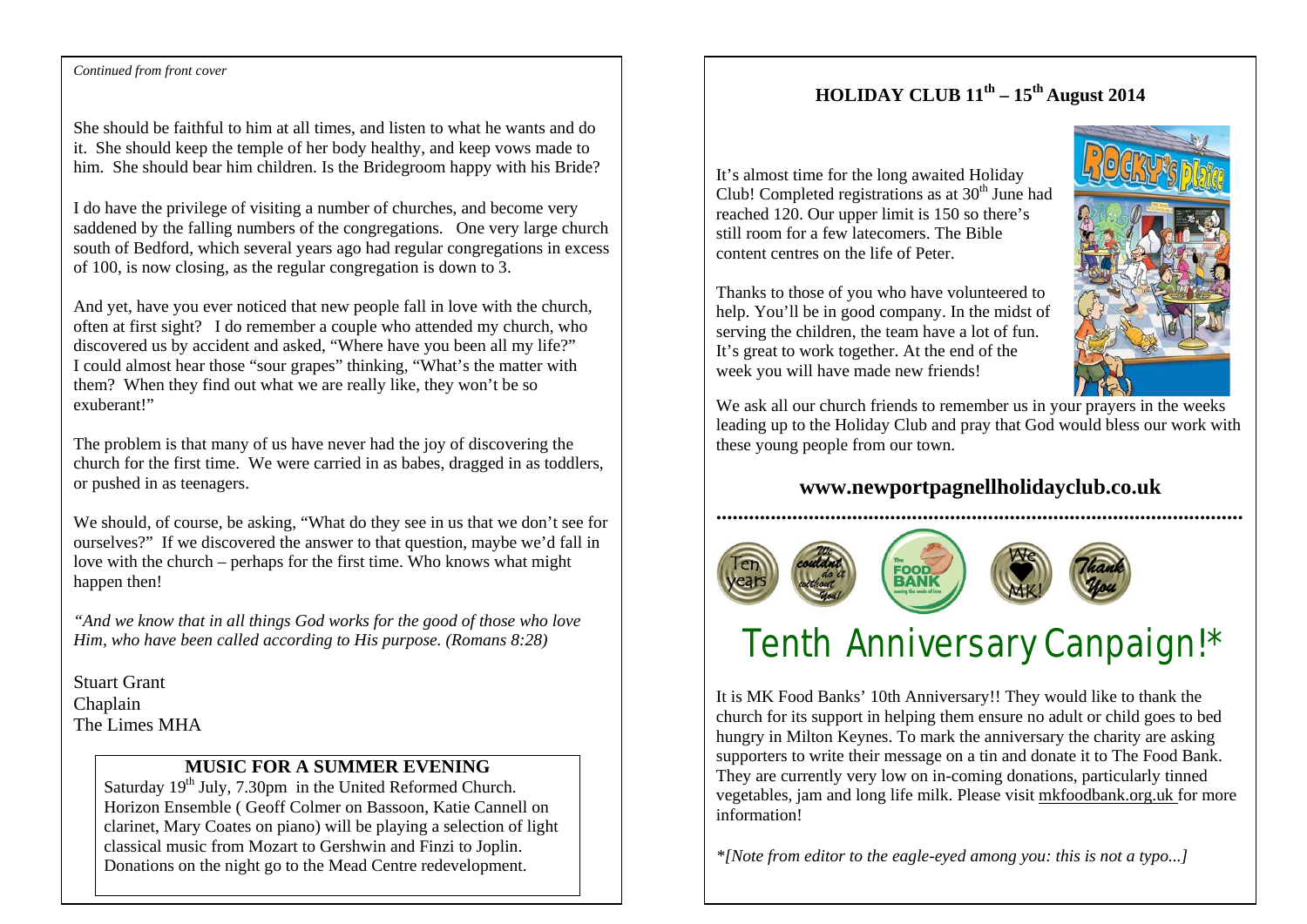## **Memory Cafe – 1st Wednesday of each month**

Come along to our Memory Cafe - a safe place where people living with dementia and their carers can find a warm welcome and support. The Cafe runs on the first Wednesday of each month from 10am to noon at Westbury Grange. Cost is £1.50 for tea/coffee, cake and a raffle. For more information phone 01908 210322.

## **VOLUNTEERS NEEDED**

Do you have good listening, communication and interpersonal skills? We are looking for welcoming and engaging volunteers to join our friendly team. We need people to help us make our Memory Café a warm and supportive environment for people with dementia and their carers. The Café runs for 2 hours on the first Wednesday of every month from 10am to 12 noon at Westbury Grange Care home.

If you would like to find out more, please contact B Grace at Westbury Grange on 01908 210322.

## **BECOME A DEMENTIA FRIEND**

Many of us have family members or friends coping with dementia. We want our churches to be Dementia Friendly, welcoming and loving to all. To achieve this, we need to understand more about what it's like to live with dementia, and to know how to help. If you would like to know more about dementia and become a Dementia Friend, come to one of the two sessions, an afternoon or an evening session, being held in Newport Pagnell during July.

#### • **Thursday 10th July in the United Reformed church from 7.30pm - 9.00pm**

#### **OR**

• **Wednesday 16th July in the Baptist church from 2.30pm - 4.00pm**.

Hazel Reynolds is a Dementia Friends champion (part of the national initiative to create 1 million Dementia Friends by 2015), and an Alzheimer's Society volunteer, and she will be running these sessions for CTNP. The usual Dementia Friends session lasts one hour, and by adding a further fifteen minutes to these sessions we will also consider the role of *churches* within a dementia friendly community.

You can sign up for the sessions via the Dementia Friends website at **www.dementiafriends.org.uk** or by emailing Hazel at hazel\_reynolds@hotmail.co.uk.

## **FORUM NEWS**

Rev Canon John Robertson, Director of Ecumenical Mission joined us at our Forum on  $12<sup>th</sup>$  June to talk about the work of the Mission Partnership and how it has evolved over the years and has changed its direction from being a sponsoring body to becoming primarily a mission-focussed organisation providing resources to enable local Christians to become more confident in articulating and spreading their faith. One of these resources is a series of courses known as coMPass. You can find more information about these courses (and lots more) on the Mission Partnership's website at **www.missionpartnership.org.uk**. Well worth a look!

**Arrivals and departures:** Pat Hudson has stepped down as Anglican rep on the Mission Group after many years of service to CTNP in a variety of roles. Pat Parker has also stepped down as Anglican rep on the Executive but will continue her work organising the annual Christian Aid collections. Hazel Reynolds is the new Anglican rep on the Mission Group and Hazel is also Anglican rep on the recently resurrected Communications Group. Neville Watson (also from the Anglican church) has taken over leadership of the Communications Group. Other members of the new Communications Group are Eva Bangle (URC), Ian Palmer (Methodist), Mary Howard (St Bede's), Keith Bedford (Baptist) and Paulona Wong (Chinese Church). Beth MacKay has now stepped down as CTNP Secretary but will continue in the role of Media Officer. Paul Tolley reminded the Forum that his term of office as Treasurer will come to an end in June 2015 so we will need to be on the look out for a new Treasurer to replace him next year.

To those who are leaving the Executive, sincere thanks for your faithful service to CTNP and a warm welcome to those who have recently joined us! Our thanks too to Klaus Reidel for chairing the Forum and all the Executive meetings over the past year in the absence of a President.

In the meantime, we still **desperately** need volunteers to fill the vacancies for President and Secretary. Neither role is hugely time consuming but both are important to the smooth running of CTNP activities. You'll find full details of these roles on our website at **www.ctnp.org.uk**. Please give this prayerful consideration and email **beth.mackay@yahoo.co.uk** if you think you might be able to help with either of these roles. We would love to hear from you!

And finally... the date of the next Forum has been fixed for **15th January** starting at 7.45pm. Please note the date now for next year's diary.